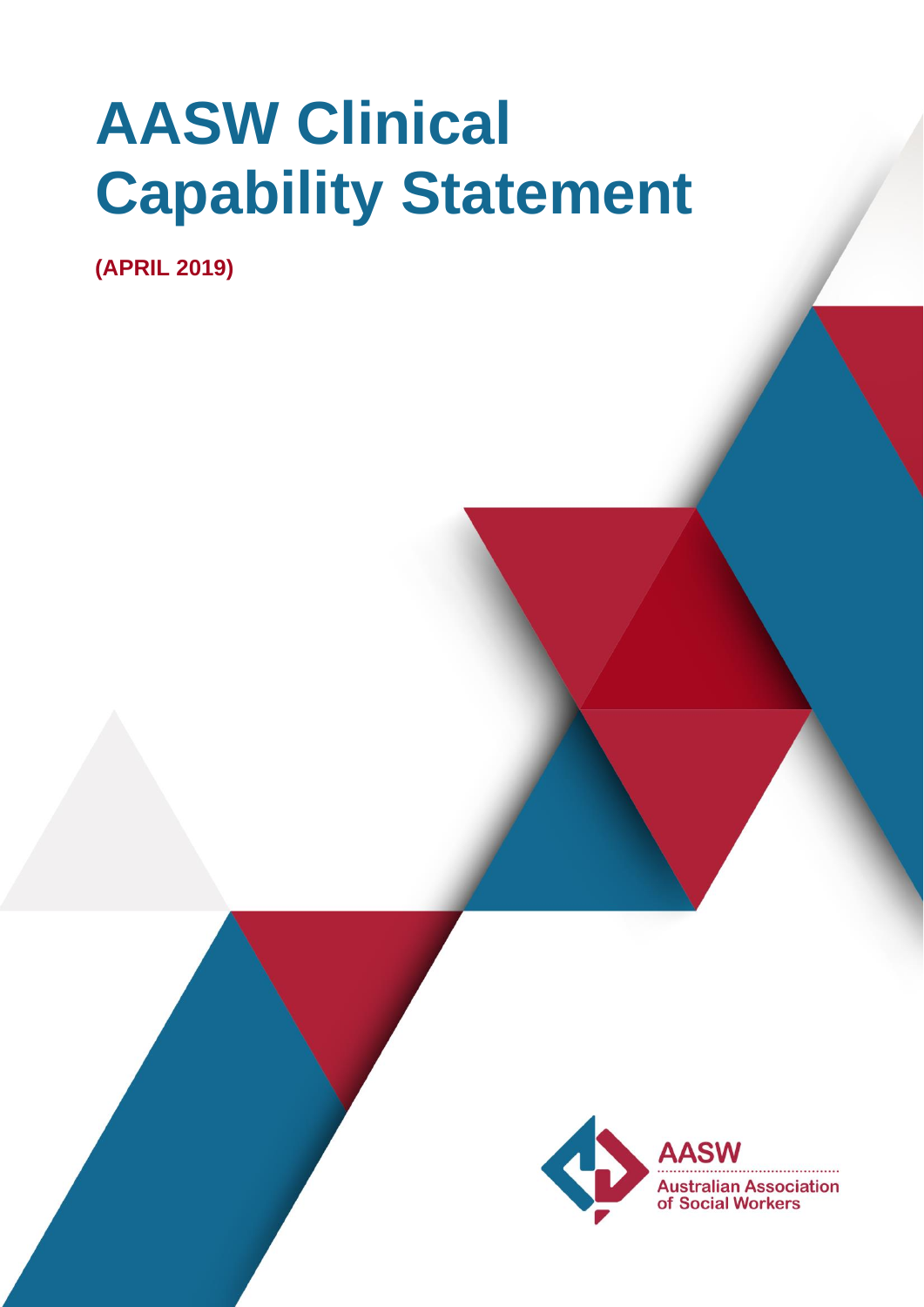# **Contents**

| Capability 1: Consistently demonstrates advanced effective engagement skills with those accessing services | 4  |
|------------------------------------------------------------------------------------------------------------|----|
| Capability 2: Assessment and analysis of need and concerns                                                 |    |
| <b>Capability 3: Risk</b>                                                                                  | 9  |
| <b>Capability 4: Provides effective services</b>                                                           | 11 |

**[Capability 5: Advocates for legislative, policy and practice reform within the context of their role and clinical area](#page-15-0) 16**

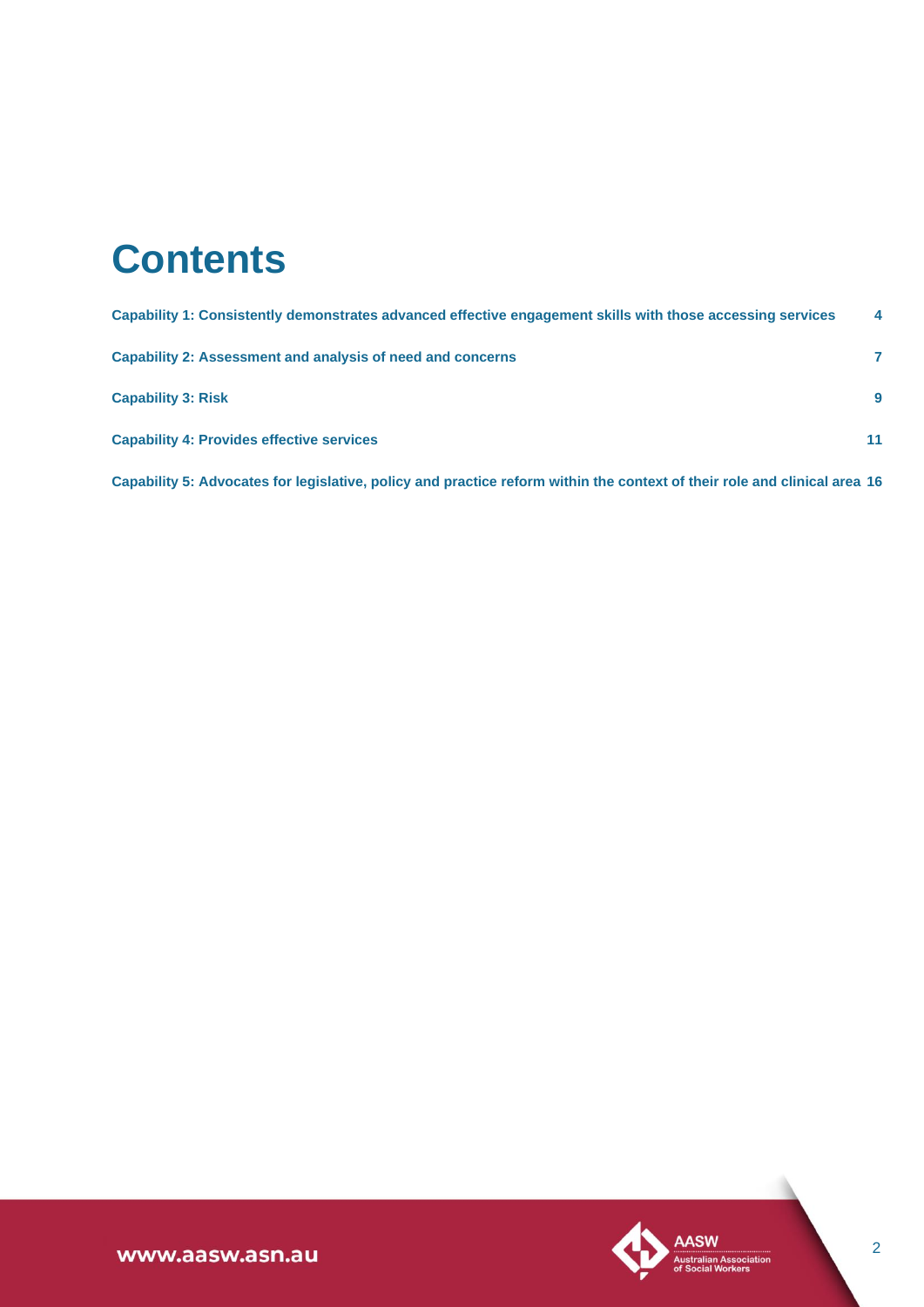# **Preamble**

The Australian Association of Social Workers is the body mandated by members, Higher Education Providers (HEP) and the broader professional community, to set and maintain the standard of professional conduct for social workers in Australia. The AASW has been charged with the professional accreditation of social work programs. The AASW Accredited Clinical Social Worker Capability Statement 2019 articulates the capabilities required for specialised clinical social work practice.

These capabilities apply to clinical social workers and are to be read in conjunction with the AASW [Code of Ethics 2010](https://www.aasw.asn.au/practitioner-resources/code-of-ethics) and the [AASW Practice Standards 2013.](https://www.aasw.asn.au/document/item/4551) The Code of Ethics identifies the values and moral principles that underpin social work practice and outline the required level of attainment for ethical social work conduct and accountability. All AASW members are required to comply with this Code and it informs all AASW documents and policies. The Practice Standards 2013 outline the requirements for effective, professional and accountable social work practice in all social work contexts. They provide essential guidance to the Australian Social Work Education and Accreditation Standards.

This capability statement provides detail on the capabilities that need elaboration in the clinical social work context. Unlike the Practice Standards 2013, which apply to social workers at any point in their professional lives, the applicability of some elements of the clinical capability statement will depend upon the social worker's experience, practice setting and role.

This capability statement does not include all entry level skills as this is an assumed foundation for a social worker seeking accreditation as a clinical social worker.

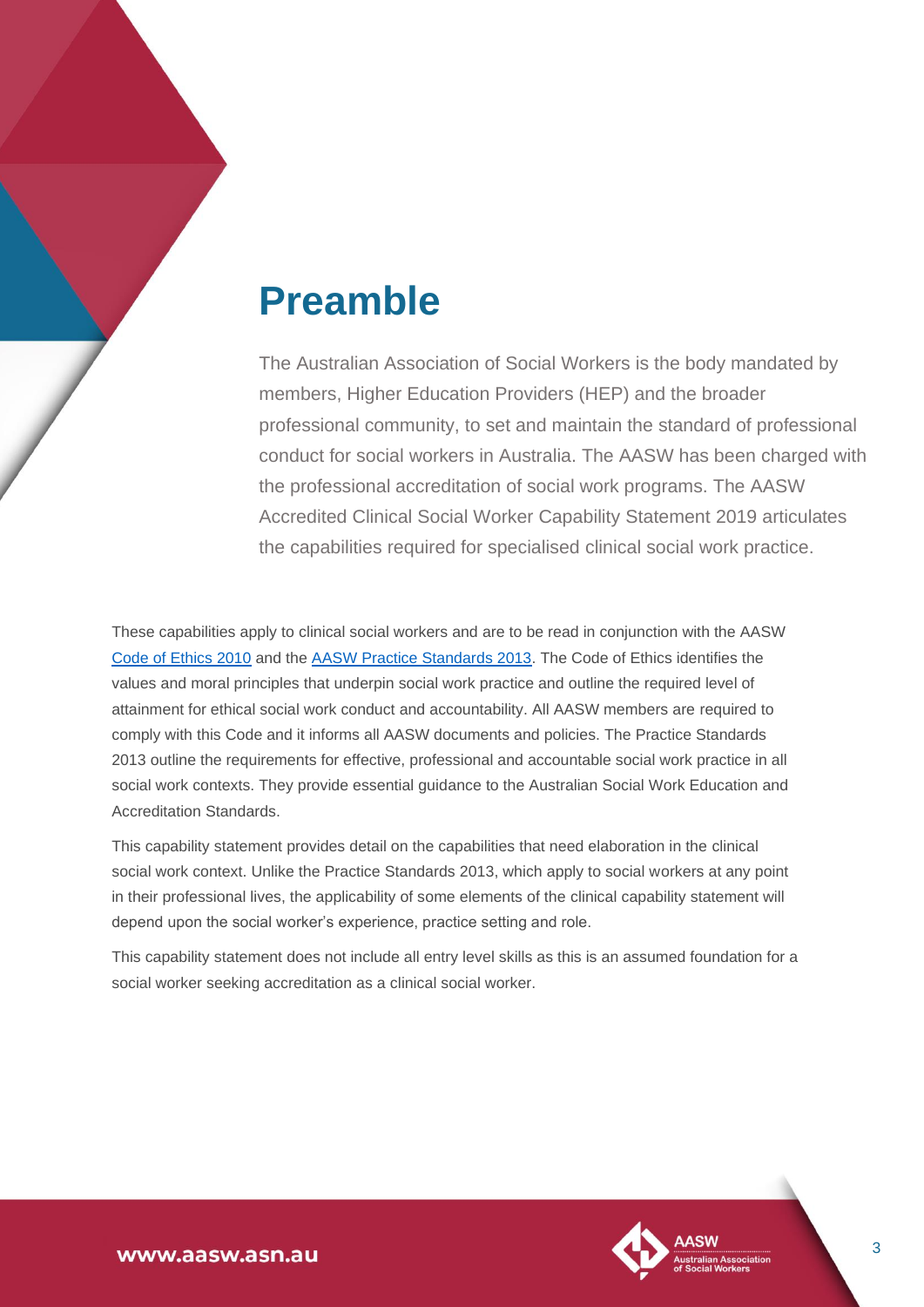# <span id="page-3-0"></span>**Capability 1: Consistently demonstrates advanced effective engagement skills with those accessing services**

#### **Skill Indicators**

- Acts on an integrated understanding of the value of human relationships which are the basis of all clinical social work practic
- Develops relationships with clients that are professional, collaborative, purposeful, and characterised by clear boundaries
- Uses knowledge of the individual and contextual effects of oppression, discrimination and historical trauma to promote human rights in clinical goals and interventions
- Articulates and applies a coherent social work practice model distinct from those of other allied health professionals
- Engages with clients in ways that demonstrate belief, respect, valuing of knowledge and lived experience, such as active listening, checking their understanding, believing without judgement and assumptions, and acknowledging each client's existing strengths
- Engages in active listening and asks open-ended questions to build trust and fully understand unique circumstances and concerns of clients
- Uses culturally sensitive language to engage in a respectful way to understand the diverse cultural mores, context and beliefs that are part of an individual's lived experience
- Explains client rights and responsibilities in regard to limited confidentiality and duty of care, and where possible informs clients when risk indicates that information-sharing with specific services or authorities is required
- Identifies and responds to intersecting factors of socio-economic status, culture, race, religion, geography, age, disability, sexuality, gender identity and any other categories of potential oppression, which impact on the client's lived experiences
- Understands the importance of culturally safe practice for Aboriginal and Torres Strait Islander and CALD communities and acknowledges barriers to provision and accessing support
- Avoids stereotyping of client, issues or clinical presentation
- Provides information to clients to support their understanding of the service system and navigating barriers to assistance
- Communicates clearly and professionally in a timely manner in both writing and verbally
- Understands their own limits of practice/service delivery and that of social work as a profession. Actively refers on any requests for services outside their professional experience and ability and the limits and scope of social work practice generally
- Understands how their own personal experiences and emotional reactions may impact

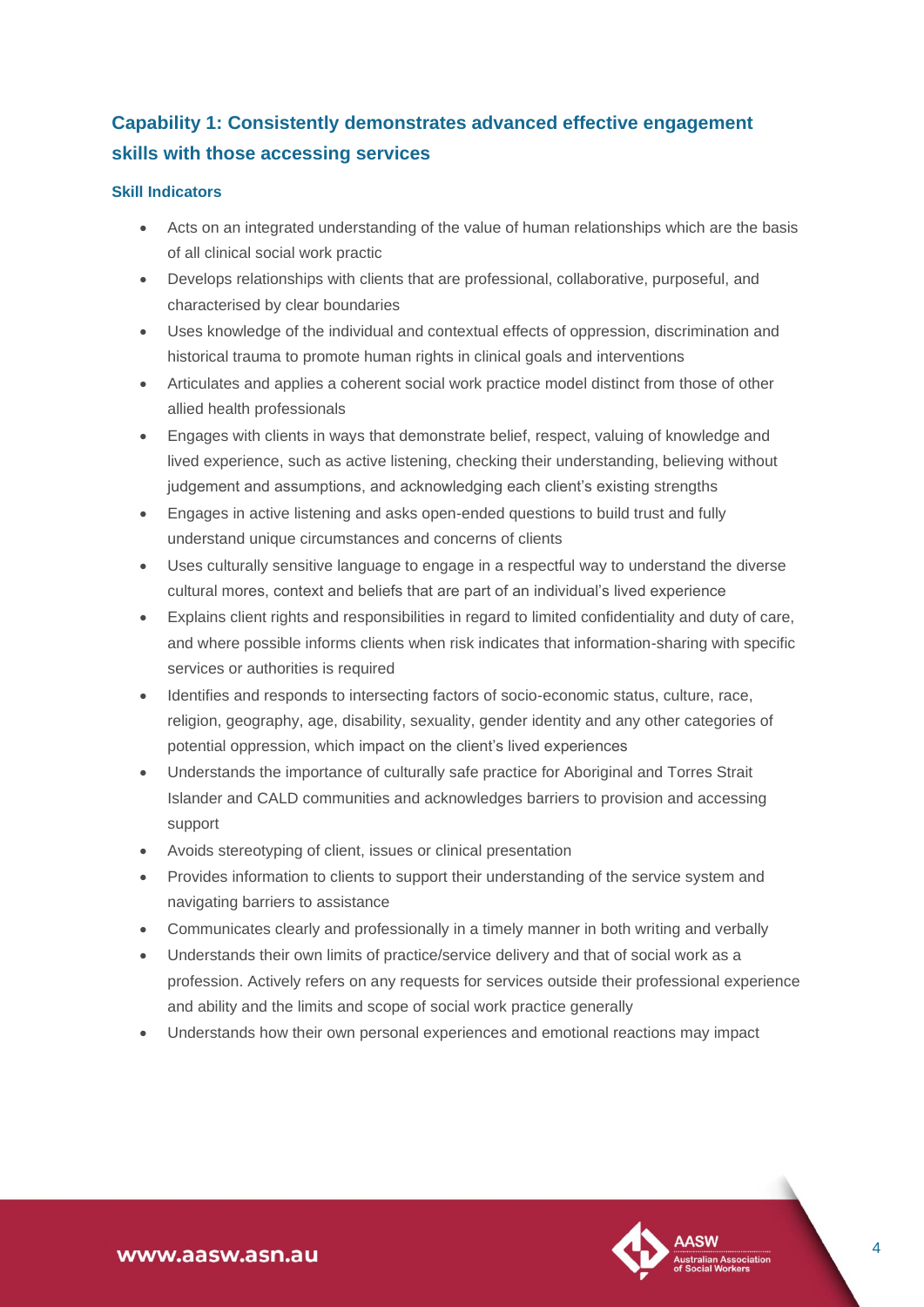- their clinical practice with clients and works to establish distinct boundaries ensuring this is examined in supervision, regular reflective practice or, if more appropriate, taken to their own personal therapy
- Employs clinical judgement and wisdom gained from a minimum of five years postgraduate social work practice
- Applies knowledge about human diversity that characterises and shapes human experience and relationships
- Understands the roles of other professionals and engages with them appropriately, according to the clients' needs
- Understands the appropriate use of technology and actively applies this understanding to enhance social work professionalism
- Practices ethically in the provision of all services.

#### **Ability 1a: Provides advanced responses within appropriate ethical, theoretical and practicebased frameworks**

- Draws on ethical principles of AASW, theoretical models and clinical frameworks to engage effectively with clients
- Demonstrates high level self-reflection and self-regulation in clinical practice
- Actively participates in professional supervision and critical reflection, collaboratively sets an agenda demonstrating openness to feedback regarding professional strengths and areas for growth
- Has a well-developed, comprehensive and appropriate framework to support and inform practice
- Provides strengths-based engagement which:
	- o supports clients' autonomy, agency and expertise in their own decision making,
	- o assists in making the connection between internalised self-perceptions and structural discrimination;
- Explores clients' reasons for any underpinning reluctance to access services
- Develops culturally competent responses and practices including the need to tailor engagement strategies to work effectively in a culturally sensitive way with clients from diverse cohorts and communities
- Makes ethical decisions in clinical practice using Australian Association of Social Workers (AASW) Code of Ethics, other professional social work codes, relevant laws and regulations, models for ethical decision-making, and consultation.

#### **Ability 1b: Demonstrates advanced clinical engagement skills with those from Aboriginal and Torres Strait Islander communities**

• Provides services premised on human rights, self-determination, cultural respect and safety

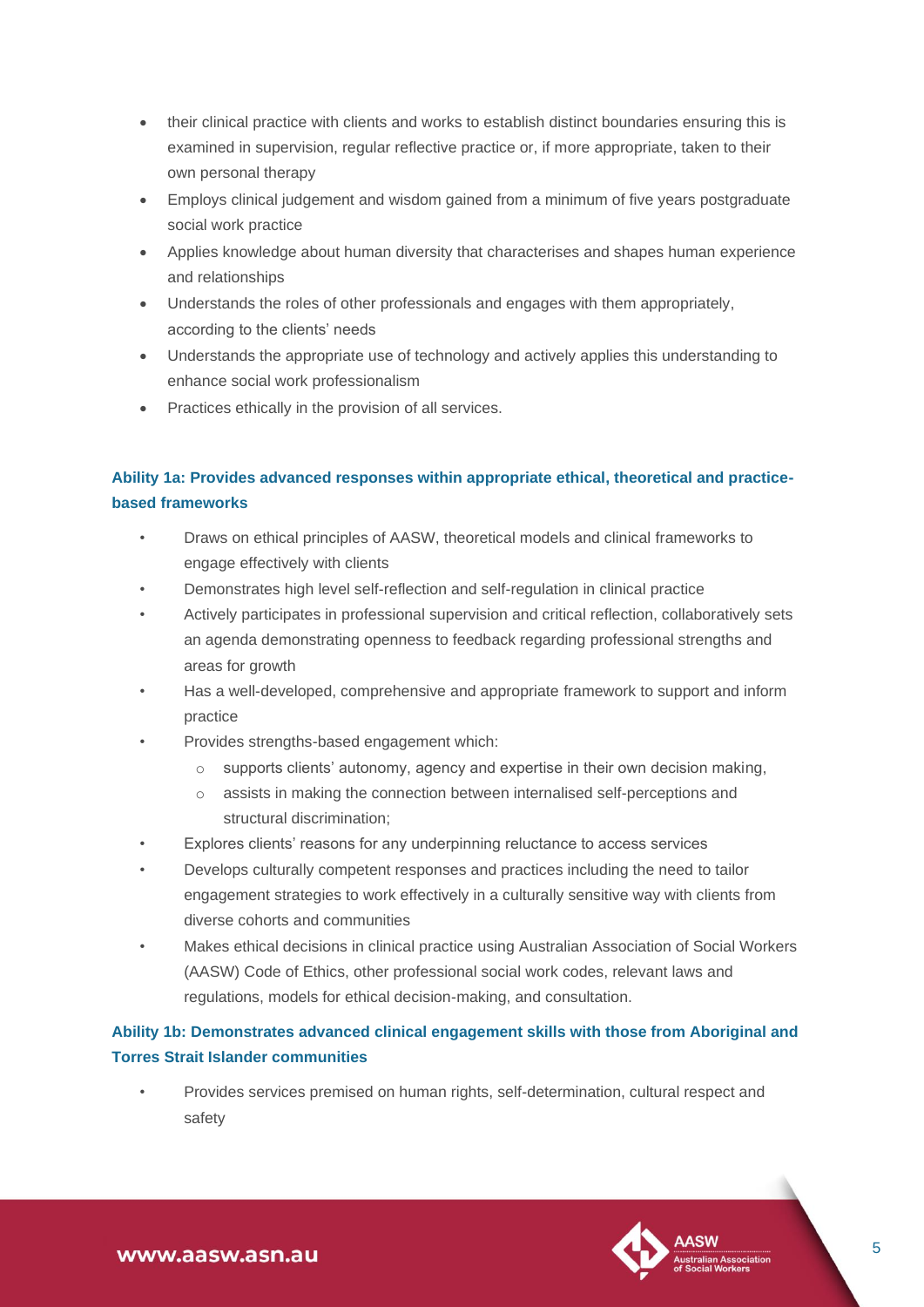- Acknowledges Aboriginal and Torres Strait Islander people's connection to culture, land and community
- Recognises the resilience of Aboriginal and Torres Strait Islander people and culturally specific ways of raising children while maintaining the right of all children to a safe and nurturing upbringing
- Consults with specialist services when working with people from diverse communities with which the social worker is not familiar
- Employs cultural humility in clinical practice and understands the importance of reciprocity in working with Aboriginal and Torres Strait Islander people
- Applies the principles and spirit of the AASW Reconciliation Action Plan (RAP).

**Ability 1c: Demonstrates advanced clinical engagement skills with people from a range of cultures, classes, ages, ethnicities, religions, peoples of diverse bodies, genders, sexualities and abilities**

- Provides services premised on human rights, self-determination, cultural respect and safety
- Integrates knowledge of how diversity and difference shape the social worker–client relationship
- Employs cultural humility in clinical practice, integrating cultural self-awareness with knowledge of, and openness to, learning from clients about their own culture to guide interventions
- Consults and collaborates with specialist services to promote the inclusions of all peoples and communities
- Attempts to address barriers to appropriate service provision.

#### **Ability 1d: Demonstrates an advanced ability to establish the foundations of a collaborative working relationship**

- Establishes a professional relationship through rapport and connection that aids communication
- Has an advanced awareness of the use of self and how this can shape communication
- Uses appropriate words and language in communicating with a diverse range of clients
- Demonstrates advanced active listening skills and clarification and an understanding of non-verbal communication to enhance rapport building and full comprehension of factual and emotional content.

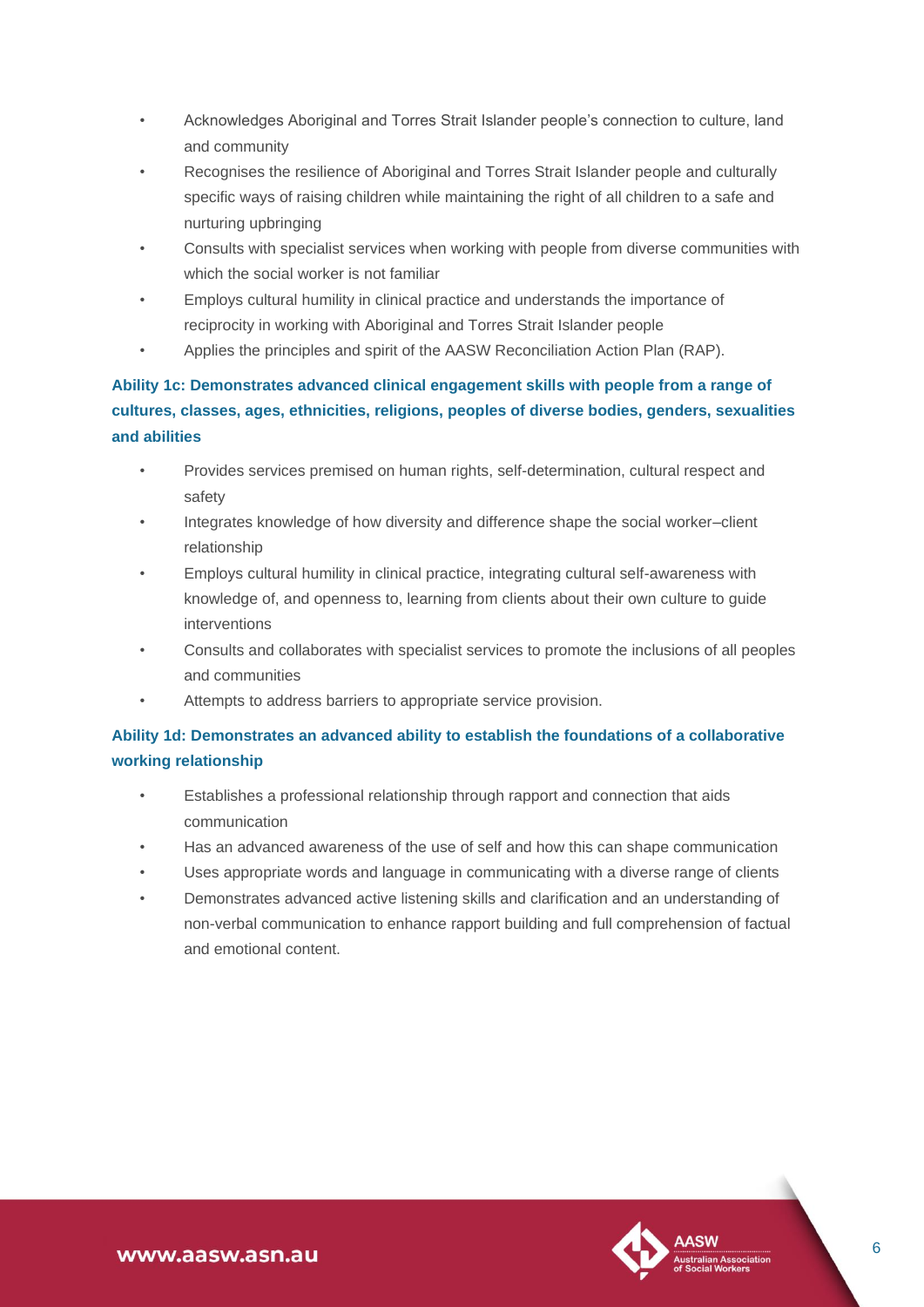#### <span id="page-6-0"></span>**Capability 2: Assessment and analysis of need and concerns**

#### **Skill Indicators**

- Engages in advanced active listening and asks open ended questions of clients in a sensitive, respectful and non-judgmental manner to explore clients' needs and concerns, their risks and protective factors, and to work with clients to determine an intervention plan
- Utilises well-developed empathy and emotional attunement skills to listen and attend to clients, gather information, gain an understanding of the client's situation and accurately assess their concerns and needs
- Has a well-developed understanding and capacity to ensure emotional regulation when clients are discussing traumatic situations/history
- Explains client rights and responsibilities in regard to limited confidentiality and informs clients when articulated or assessed risk indicates that information-sharing with specific services or authorities is required
- Modifies own practice to work with the dynamics and shifting nature of human interactions
- Can articulate the physical, emotional and behavioural indicators of violence, abuse and discrimination and has the ability, skill level and awareness to assess these in an ongoing way throughout involvement with the client
- Implements relevant and comprehensive screening and assessment processes.
- Is able to identify any presenting mental health conditions through structured clinical interview and use of screening and assessment tools
- Navigates the complexities of clients concerns, needs, relationships and their intersections with relevant human service policies and legislation
- Follows own and/or organisational policies, protocols and procedures in relation to assessment and response to clients
- Implements responses that recognise and incorporate the emotional, developmental, psychological and physical safety needs of children, young people and adults
- Delivers comprehensive psychosocial assessments in complex or high risk contexts.
- Can provide expertise as a consultant in specific specialised contexts to help colleagues formulate a specialised psychosocial assessment and/or treatment plan
- Works collegially, accepts feedback and engages in reflective practice, supervision and other processes to ensure accountability and collaborative practice between service providers.

# **Ability 2a: Demonstrates advanced clinical practice skills in the identification and assessment of clinical needs of the person/s and their environment. This includes intrapersonal, interpersonal and social concerns**

• Clarifies the client's request for help, readiness for change and presenting problem

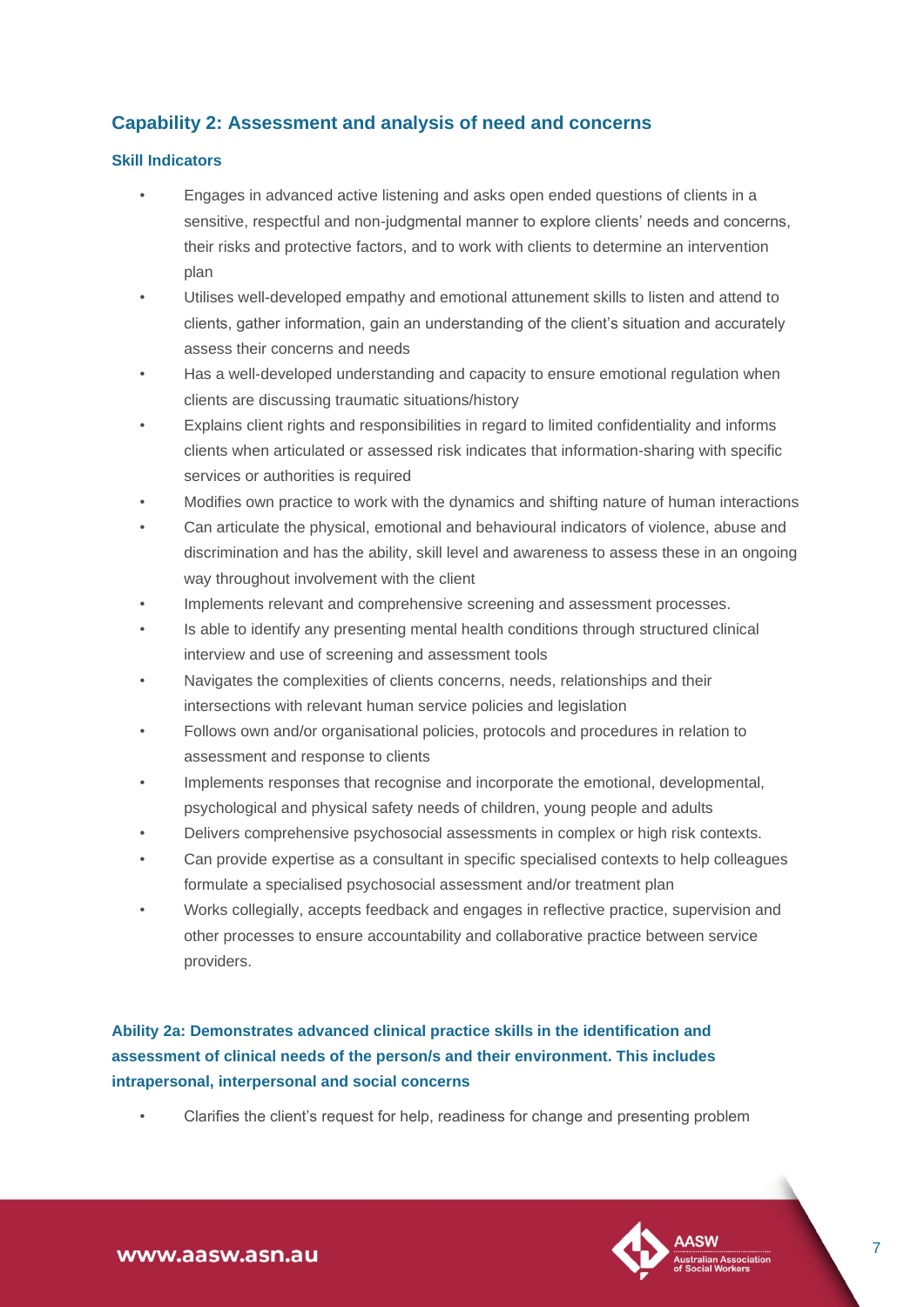- Formulates an understanding of the client/s, including contributing factors in the presenting problem, interpersonal dynamics, historically relevant events, social determinants and cultural influences
- Comprehends contributing factors beyond the presenting problem
- Is able to identify and assess clinical needs around specific mental health conditions, including referral on where appropriate
- Understands the uses and limitations of standardised screening instruments, assessment tools, diagnostic classifications and other sources of information
- Gathers and analyses all information to create a multidimensional psychosocial assessment.

#### **Ability 2b: Applies advanced critical thinking, systemic analysis and problem- solving skills in all assessment, case formulation and service provision planning**

- Works collaboratively with clients and relevant others to identify issues and goals
- Demonstrates an awareness of sensitivities to vulnerability and powerlessness
- Develops a comprehensive case formulation based on a thorough psychosocial assessment that includes a risk analysis and possible risk-management plan
- Prioritises issues in case formulation and service planning
- Makes active referrals to medical practitioners, allied health professionals and other agencies as appropriate. Continues to see the client and display professionalism and collaboration where this will achieve best client outcomes
- Plans goals and interventions in a manner that affirms self-determination while being mindful of competing demands such as rights of others, organisational policies and relevant legislation
- Plans interventions informed by critical analysis of strengths, weaknesses, current evidence and research
- Demonstrates advanced awareness of ethical dilemmas and their resolution.

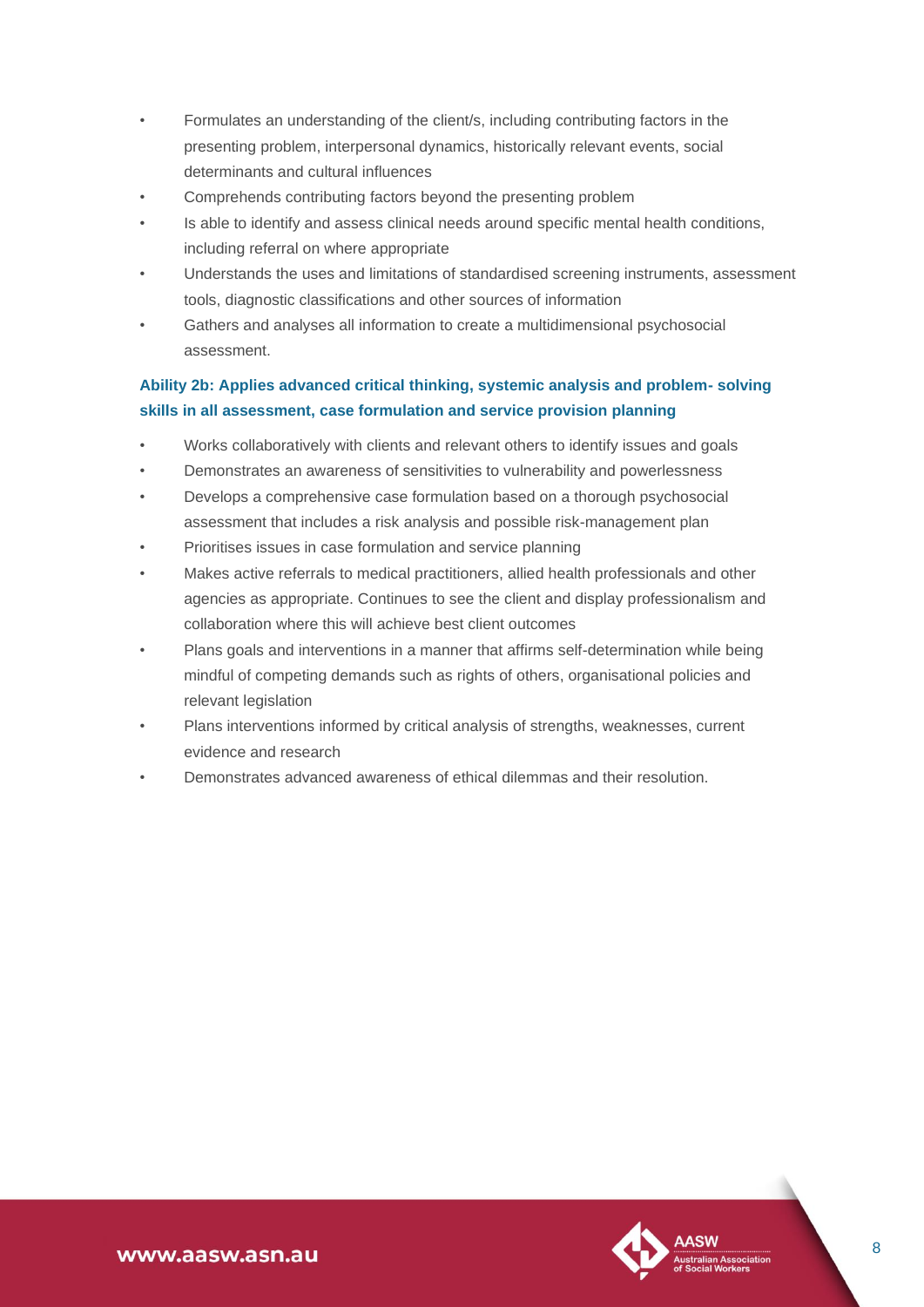# <span id="page-8-0"></span>**Capability 3: Risk**

#### **Skill Indicators**

- Seeks information required to assess whether clients are at risk of trauma, vulnerability, harm, violence, abuse or are witnessing any harm, violence or abuse
- Seeks information required to assess whether clients are at risk from suicide or self- harm and then manages or refers as needed
- Seeks information required to assess whether clients are perpetrating harm, violence, abuse
- Identifies, monitors and assesses risk factors in accordance with the relevant risk assessment and risk management frameworks
- Reports any threats to personal safety according to agency/organisation policies and procedures and legislation
- Appropriately instigates a duty to warn any adult third party of likely risk from a client, complying with relevant legislations and policies
- Asks questions to identify cultural risks such as community retribution and/or risks of lateral violence
- Works within a safeguarding framework to identify warning signs and specific risk indictors for clients and any others who are vulnerable
- Makes reports to relevant authorities, where assessments indicate significant risk to children, young people or adults in a way that recognises the applicable threshold for mandatory reporting.

#### **Ability 3a: Demonstrates an advanced ability to conduct assessments and reviews of the components of clinical risk and ensures these inform treatment planning and review**

- Develops comprehensive safety plans based on the information obtained in any risk assessment that is then updated to reflect the dynamics and experiences of clients over time
- Encourages client participation in implementation, monitoring and modification of risks strategies and safety plans
- Provides evidence-based information about risk factors and increasing risk;
- Demonstrates a strong understanding of the multiple impacts of experiences of trauma and the intersections of these risks with other factors
- Foreshadows the benefit of other service providers participating in the development, implementation, monitoring and adjustment of case and treatment plans, as required
- Identifies need for secondary consultation and referral to other services as required
- Refers perpetrators where appropriate to services and agencies (including emergency services or security agencies) following identification or disclosure of perpetration

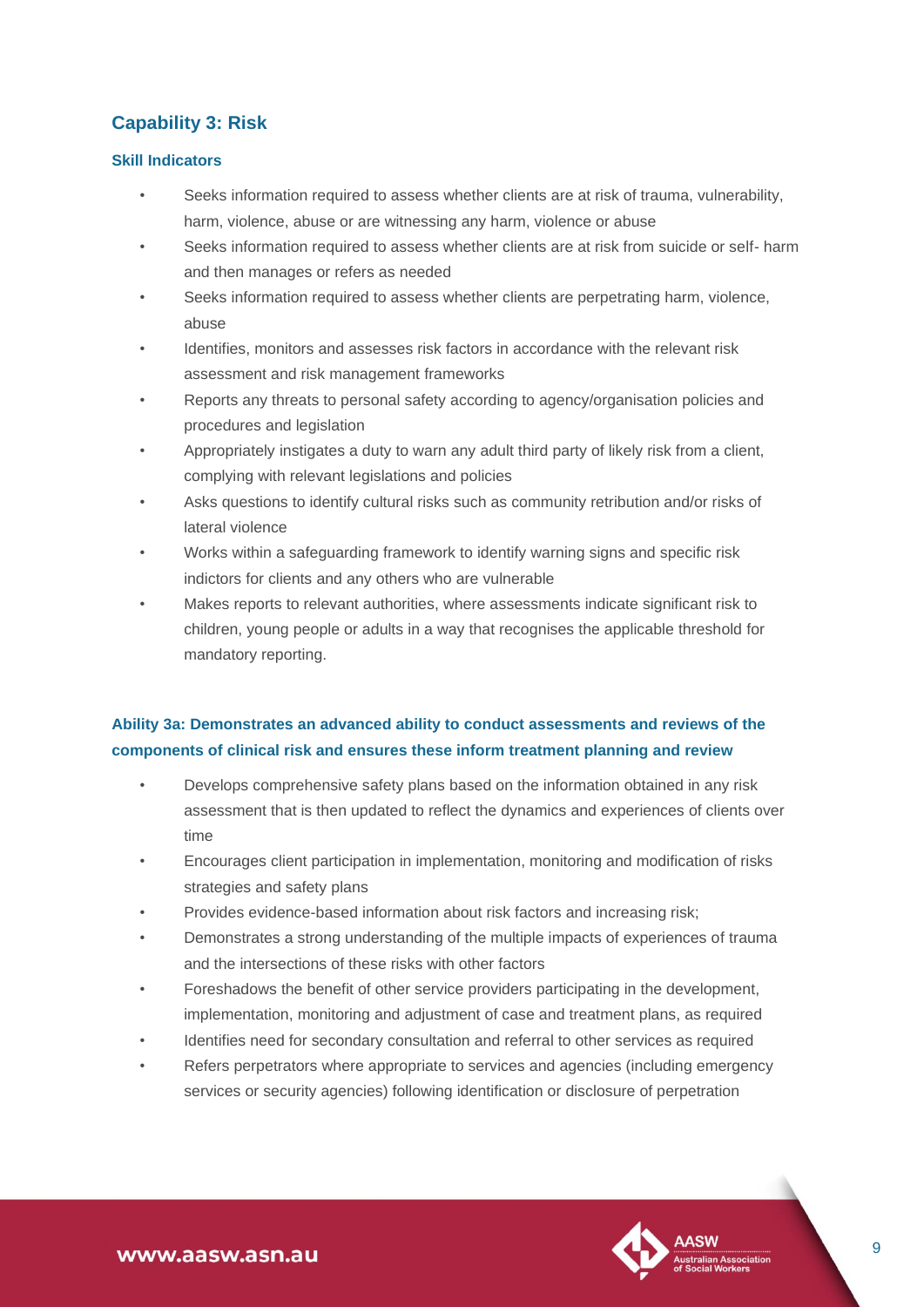- Supports clients experiencing high levels of risk or trauma and documents breaches of safety plans and intervention orders in order to identify and address instances in which systems failure has occurred
- Maintains accountability processes throughout any intervention with perpetrators of violence or harm.



www.aasw.asn.au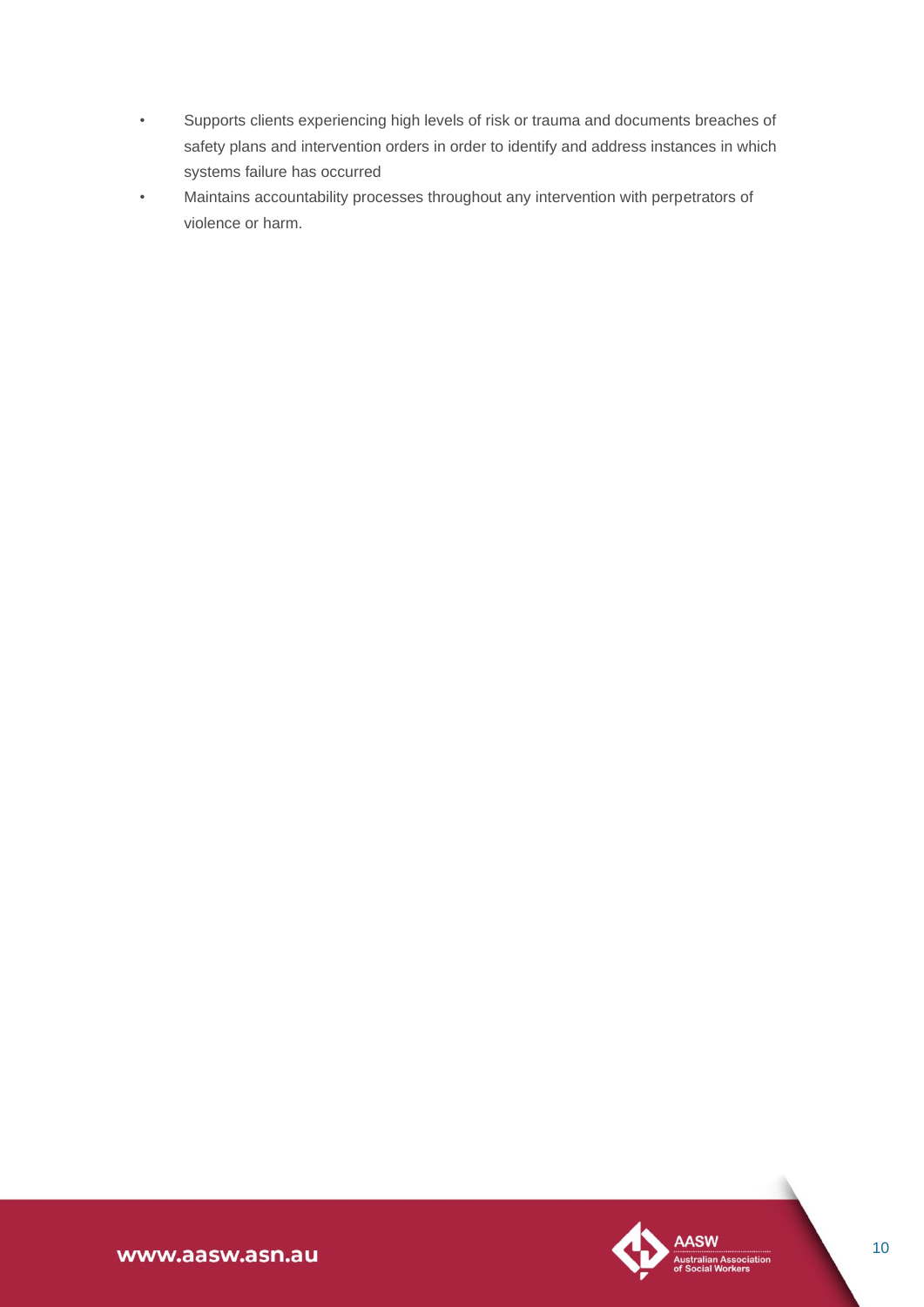### <span id="page-10-0"></span>**Capability 4: Provides effective services**

#### **Skill Indicators**

- Works collaboratively with clients to develop, implement and modify effective service provision
- Clearly draws on a well-developed and continually evolving practice framework
- Maintains current knowledge of clinical evidence base for effective clinical service provision
- Incorporates knowledge of clinical outcomes and evaluations in ongoing service provision
- Makes appropriate service referrals when needed for clients' wellbeing.
- Understands and works appropriately within relevant policies and legislation.
- Uses high level verbal and written communication to complete reports and records.
- Actively engages in professional reflective practice
- Engages in meaningful and challenging clinical supervision based on social work practice knowledge and ethics.

#### **Ability 4a: Demonstrates the ability to work collaboratively with clients on their treatment goals offering a range of evidence-based interventions to improve quality of life and wellbeing**

- Practices with a high degree of professional autonomy in the development of treatment plans and articulation of a required intervention to meet goals
- Applies practice frameworks, specialised skills and advanced clinical knowledge in the development of treatment goals and plans
- Reflects upon intervention/treatment plan during service delivery in collaboration with clients, and actively engages family/carers where appropriate in the development, review and modification of treatment planning
- Demonstrates advanced skills in articulating both qualitative and quantitative outcome measures with clients to ensure transparency and accountability of interventions.

### **Ability 4b: Draws on knowledge of person-in-environment, systems theory and other core theories to be familiar with social, psychological, spiritual, cultural and health factors influential in peoples' health and wellbeing**

- Can articulate an advanced practice framework, theoretical influences on practice and implements evidence-based practice informed by this framework
- Brings specialist knowledge of the person and their environment and how this interface relates to service delivery.

#### **Ability 4c: Demonstrates specialist practice, theoretical and research knowledge around clinical intervention that informs all service provision for optimal health and wellbeing**

• Provides advanced clinical skill in the application of a range of therapeutic modalities to meet diverse needs

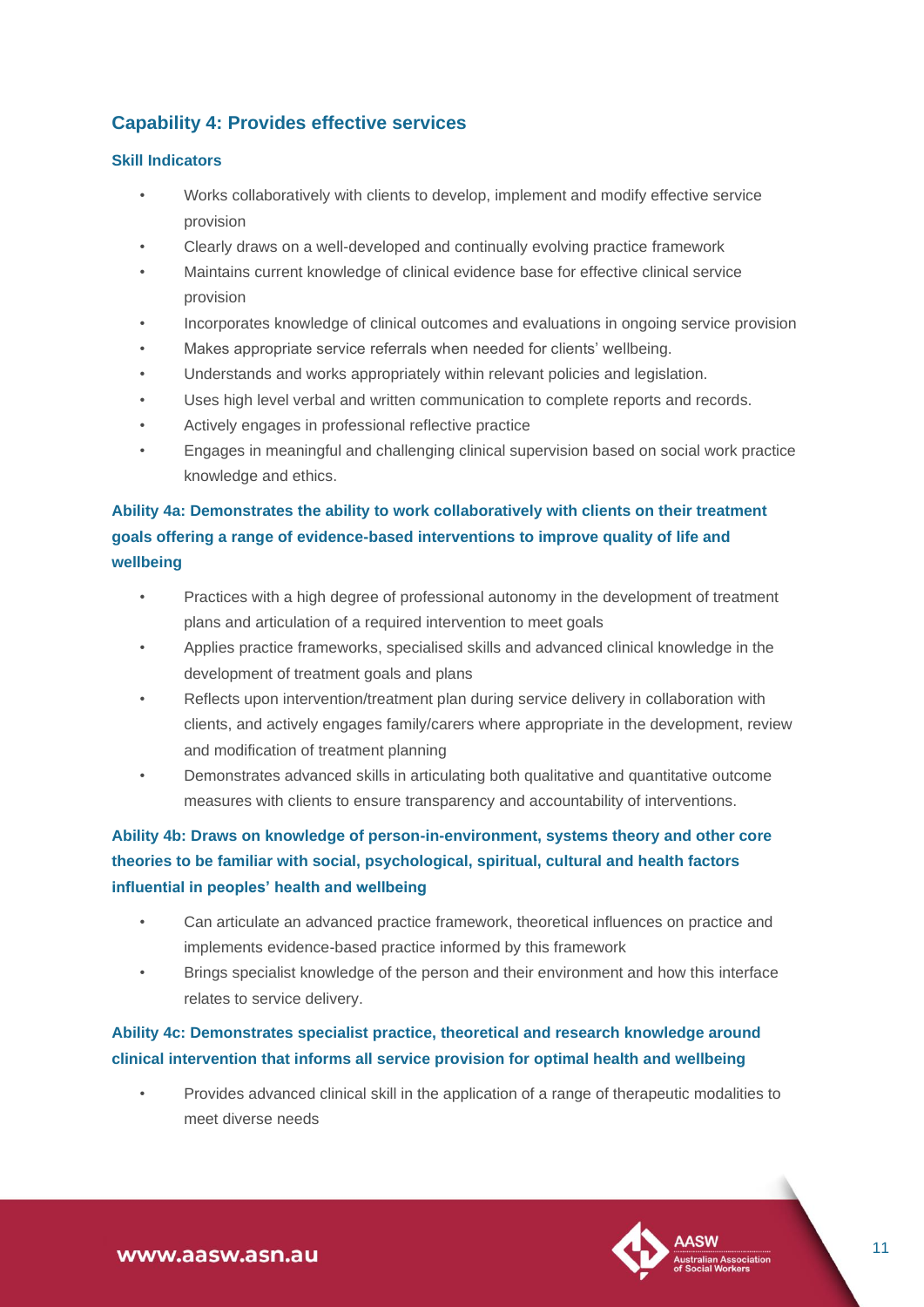- Can provide clear articulation of current relevant research and current best practice within a clinical practice domain
- Provides consultation to others on how to proceed appropriately in complex cases based upon research, professional expertise and experience (e.g. cases where impaired capacity or child protection issues arise).

#### **Ability 4d: Develops broad human sector service knowledge and refers clients appropriately when client need is beyond the clinical social worker's knowledge and skill**

- Demonstrates a depth and breadth of knowledge of complex systems and how to navigate client pathways, access and entry
- Assertively engages with other service providers in service integration to meet the treatment goals of clients
- Provides expert knowledge and advice to clients and the community on how to access appropriate services to meet needs
- Can articulate a rationale for clinical escalation of care of a client and work in collaboration with clients to address concerns
- Aims to provide a smooth transition for clients as they move across treatment settings
- Provides clinical handover and assessment to assist with transition of care within the constraints of privacy and confidentiality legislation
- Can articulate and provides a social work perspective when planning for continuity of care is complex
- Provides mediation and conflict resolution interventions to enhance clinical treatment and continuity of care
- Advocates on behalf of the client with third parties when appropriate and with the client's permission
- Promotes awareness of cultural and cross-cultural issues when appropriate.

#### **Ability 4e: Develops systems to support evidence-based practice and considers outcome measures**

- Contributes where appropriate to the development of social work specific approaches to monitoring outcomes
- Champions the usefulness and relevance of evaluation tools and evidence-based practice and supports their utilisation and frameworks within a practice context
- Utilises existing validated outcomes measures as appropriate
- Applies evaluation measures that are both quantitative and qualitative in nature
- Evaluates tools and methodologies designed to monitor outcomes and provides expert opinion as they apply in clinical social work practice
- Participates as appropriate to processes that enable clients to meaningfully contribute to the development and evaluation of outcome measures.

### **Ability 4f: Works within established protocols and procedures of their sector/system/organisation**



www.aasw.asn.au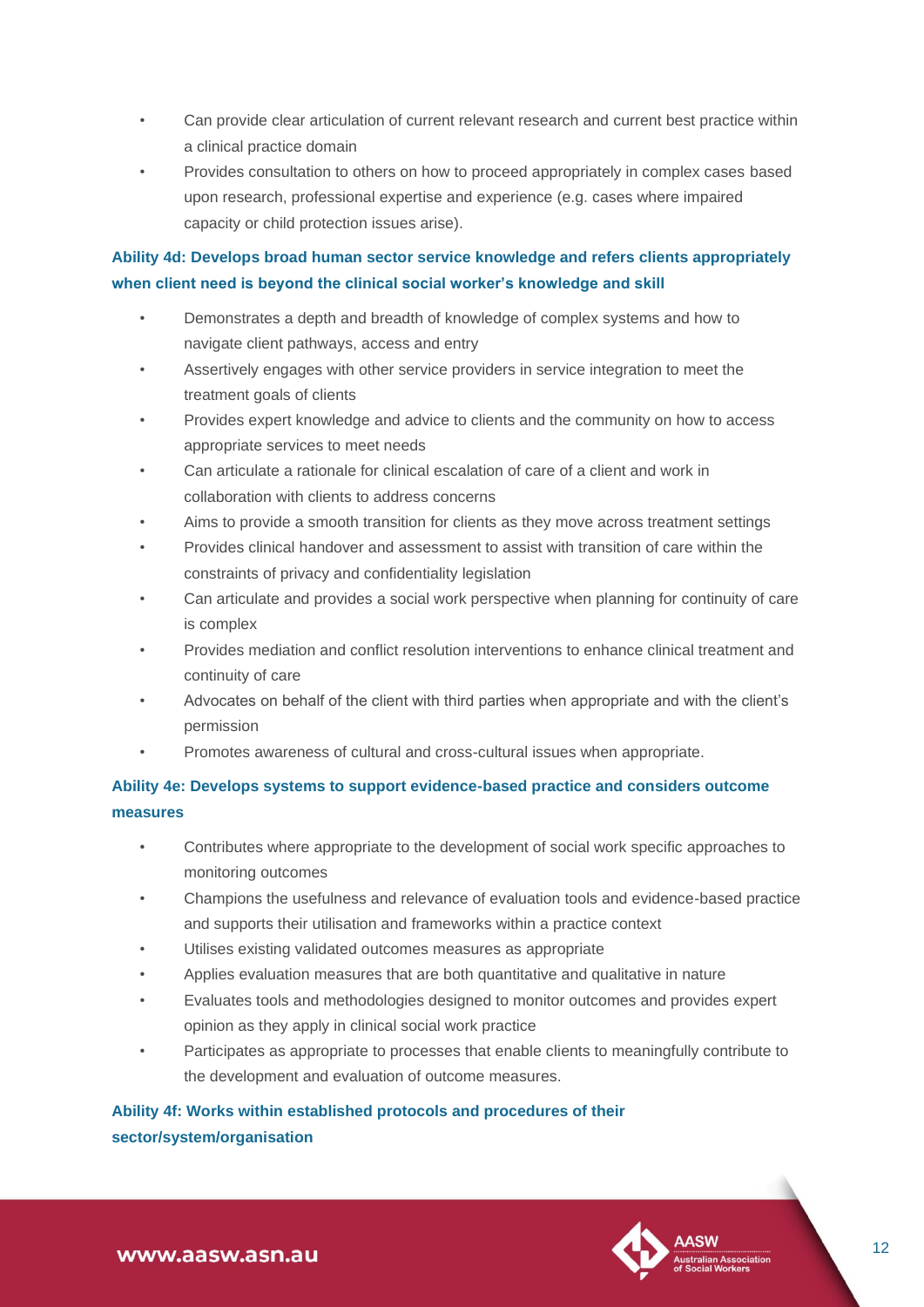- Demonstrates advanced knowledge of sector policy and procedure within their clinical practice domain
- Influences and contributes to the development of new policies, processes and procedures
- Facilitates the ongoing identification, implementation and evaluation of initiatives designed to improve service delivery
- Analyses resources and clinical implications for alternative approaches to improve service delivery
- Contributes to social work evidence base with regards to systems and organisational theory, action research and the role of social work in clinical practice
- Plays a key role in organisational change processes and advocates where there might be negative impact on clients
- Identifies the need for change in wider societal systems and actively contributes to social change and justice seeking where possible and/or raises this appropriately for consideration and possible action by the AASW and other internal and external key stakeholders.

#### **Ability 4g: Works within established protocols and procedures of their sector/system/organisation**

- Demonstrates advanced communication skills when advocating with or on behalf of clients
- Undertakes all communication with other agencies with the consent of clients, unless exempted by law or using a de-identified example.

#### **Ability 4h: Evaluates the effectiveness of services with clients and adjusts service provision accordingly**

- Demonstrates advanced skills in articulating quantitative and qualitative outcome measures with clients to ensure transparency and accountability of interventions
- Demonstrates advanced practice in facilitation of complex treatment reviews, family and carer meetings, case conferences, facilitation of multidisciplinary team reviews while incorporating clinical outcome measures to inform planning where appropriate.

#### **Ability 4i: Terminates or renegotiates service provision when the relationship no longer serves the interests of the client and/or where a conflict of interest becomes evident**

- Demonstrates ability to maintain therapeutic alliance in challenging engagement with clients
- Identifies any possible conflict of interest or boundary overlap with respect to a client or agency and refers on if required
- Can articulate clinically indicated rationale for termination or transfer of client
- Facilitates a therapeutic discharge or transition of care for clients
- Actively seeks professional supervision and review around conflicts of interest and transfer or termination plan.

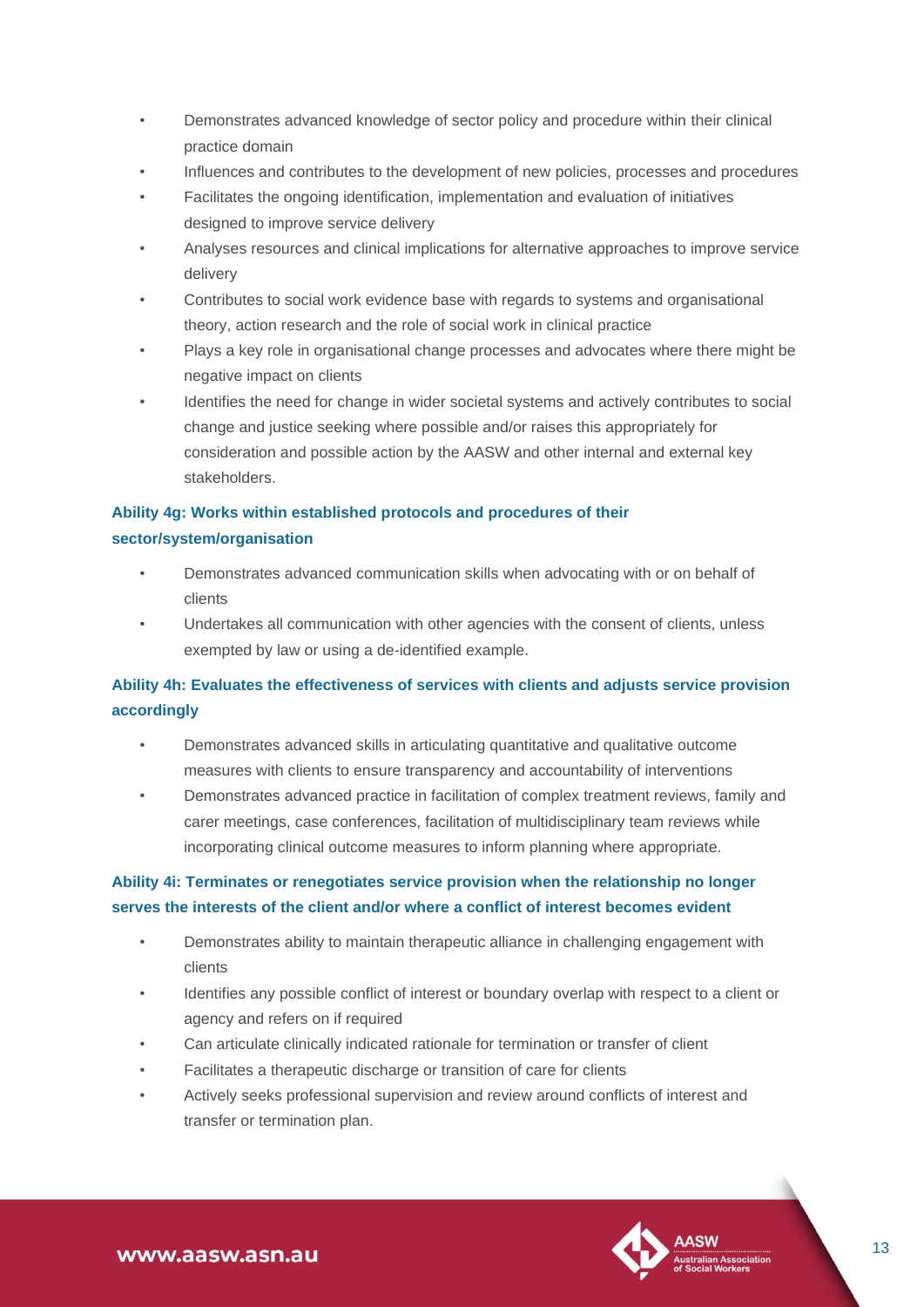#### **Ability 4j: Records and manages information in accordance with ethical principles and relevant legislation**

- Demonstrates advanced knowledge and application of privacy and confidentiality **legislation**
- Can articulate the legislative framework that relates to practicing in their clinical domain
- Effectively manages clinical documentation, data and records with rigour and compliance to policy and legislation
- Demonstrates expertise, knowledge and ability to advise in relation to the AASW Code of Ethics, Practice Standards and Practice Guideline
- Demonstrates advanced practice with critical reflection and governance of ethical dilemmas and management
- Assertively manages complex legislation requirements seeking consultation and interpretations when required
- Demonstrates compliance with clinical escalation policy and procedures.

#### **Ability 4k: Actively seeks client feedback, both informally and formally, to inform service provision and enhance own professional development**

- Is involved in developing, implementing and evaluating client engagement initiatives
- Actively seeks engagement and feedback from clients, their families/carers and the community where appropriate
- Provides advanced interpersonal skills to ensure a safe and effective environment for clients to provide feedback
- Provides mechanisms for private and confidential feedback systems to clients, their families and the community
- Completes professional development plans and reviews with clinical supervisor to address any areas of development or need
- Contributes to social work evidence base with regards to holistic and person-centred approaches to client engagement.

**Ability 4l: Actively engages in processes of professional reflective practice to continuously consider use of self, enhance understanding of clients' concerns and make use of opportunities for lifelong learning**

- Reflects on experiences with clients
- Rigorously examines assumptions and their meanings
- Considers the dynamics of power in clients' concerns
- Considers values and ethics in professional behaviours
- Reviews theories and research relevant to clients' concerns
- Develops new ways of practicing to enhance client wellbeing.

# **Ability 4m: Actively engages in high quality clinical supervision around cases to ensure clinical accountability and transparency in practice, as well as opportunity to identify areas for clinical growth**

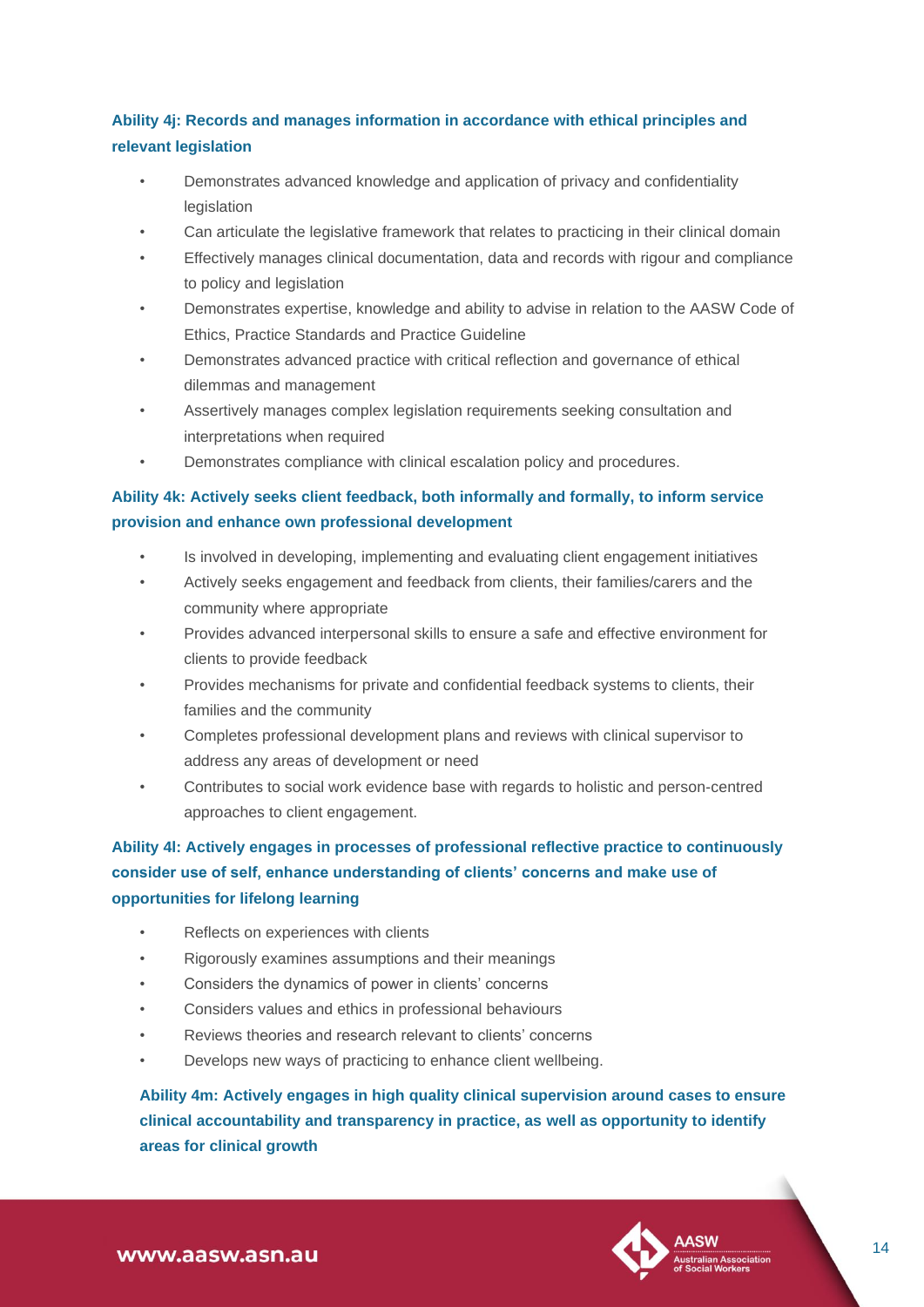- Prepares for and regularly participates in clinical supervision according to AASW supervision standards
- Committed to pursuing additional Continual Professional Development (CPD) to further develop specialised psychosocial interventions that address complexity
- Seeks clinical supervision that challenges their practice and approach and ensures reflective and evaluative practice
- Considers supervision options that may include internal supervision from within an agency and/or an ongoing external supervision with an ongoing mentor/supervisor.

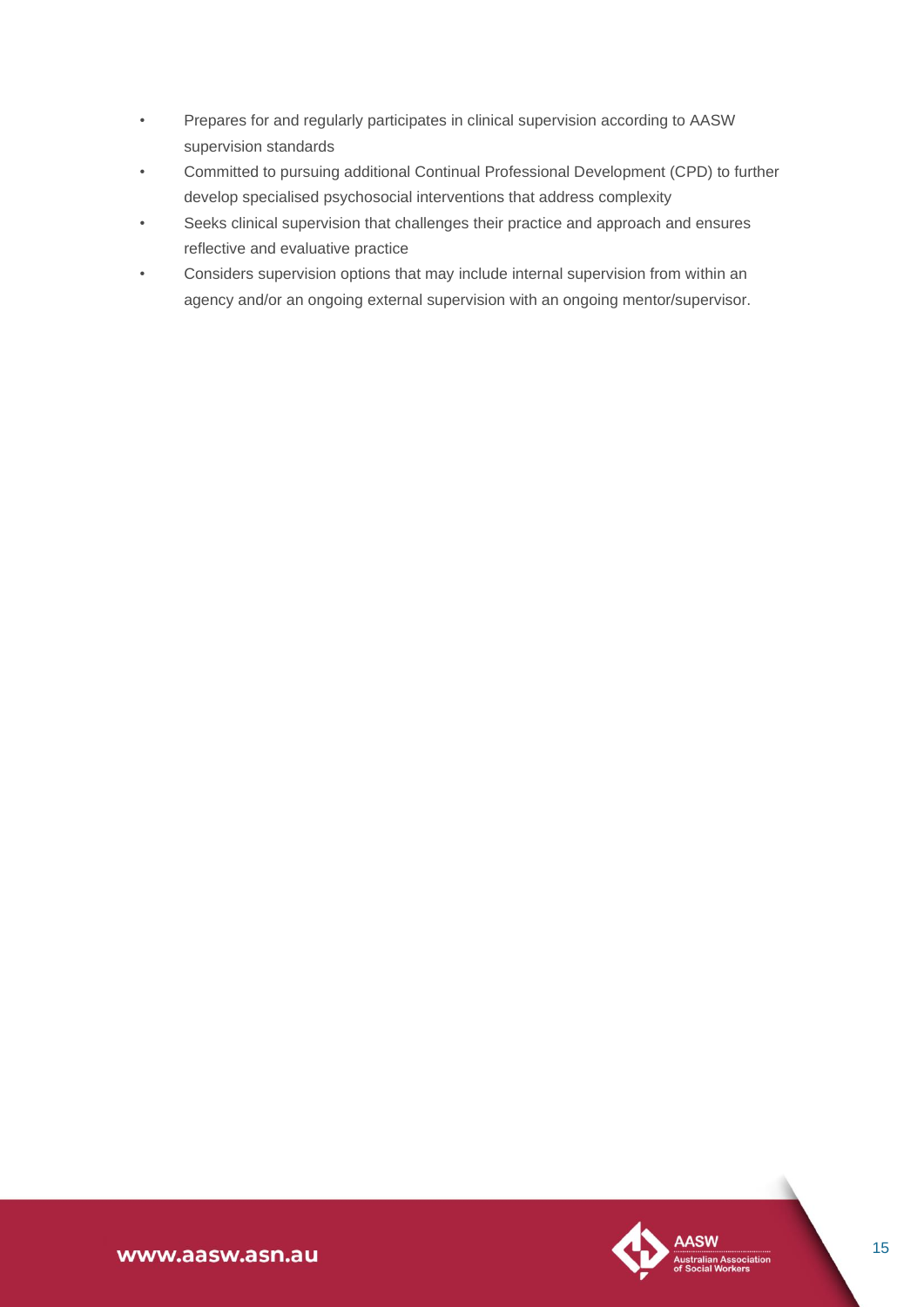# <span id="page-15-0"></span>**Capability 5: Advocates for legislative, policy and practice reform within the context of their role and clinical area**

#### **Skill Indicators**

- Identifies areas for service improvement and advocates within their own service sector to ensure effective practice in response to client concerns
- Engages appropriately in activities designed to increase awareness of issues pertaining to client wellbeing and within service organisations and the broader community
- Engages in networks, coalitions and collaborations focusing on policy and legislative reform
- Identifies systemic gaps and makes recommendations to government on policy and practice reforms required to more effectively and efficiently provide services.

#### **Ability 5a: Maintains current knowledge of policy and legislation and how they impact on the clients, their community and environment.**

- Articulates how and why particular policies are relevant to social work practice within a clinical setting
- Contributes to the development of organisational and AASW policies and procedures
- Engages in professional development activities around policy development, implementation and analysis
- Advocates where policies are not in alignment with social work values, client needs and social justice principles
- Evaluates the effectiveness of procedures and work instructions
- Advocates for social workers to be involved in the analysis of policy.

#### **Ability 5b: Appropriately works with others to achieve legislative and policy reform as informed by client need and clinical experience**

• Promotes the implementation of policies that are in alignment with social work values, client needs and social justice principles within the sector.

#### **Ability 5c: Makes recommendations to government on policy and practice reforms**

- Engages with and contributes to submissions and policy statements in collaboration with clients, colleagues, sector leaders and the AASW
- Champions the profession and practice of social work within opportunities for influence in government and other contexts.